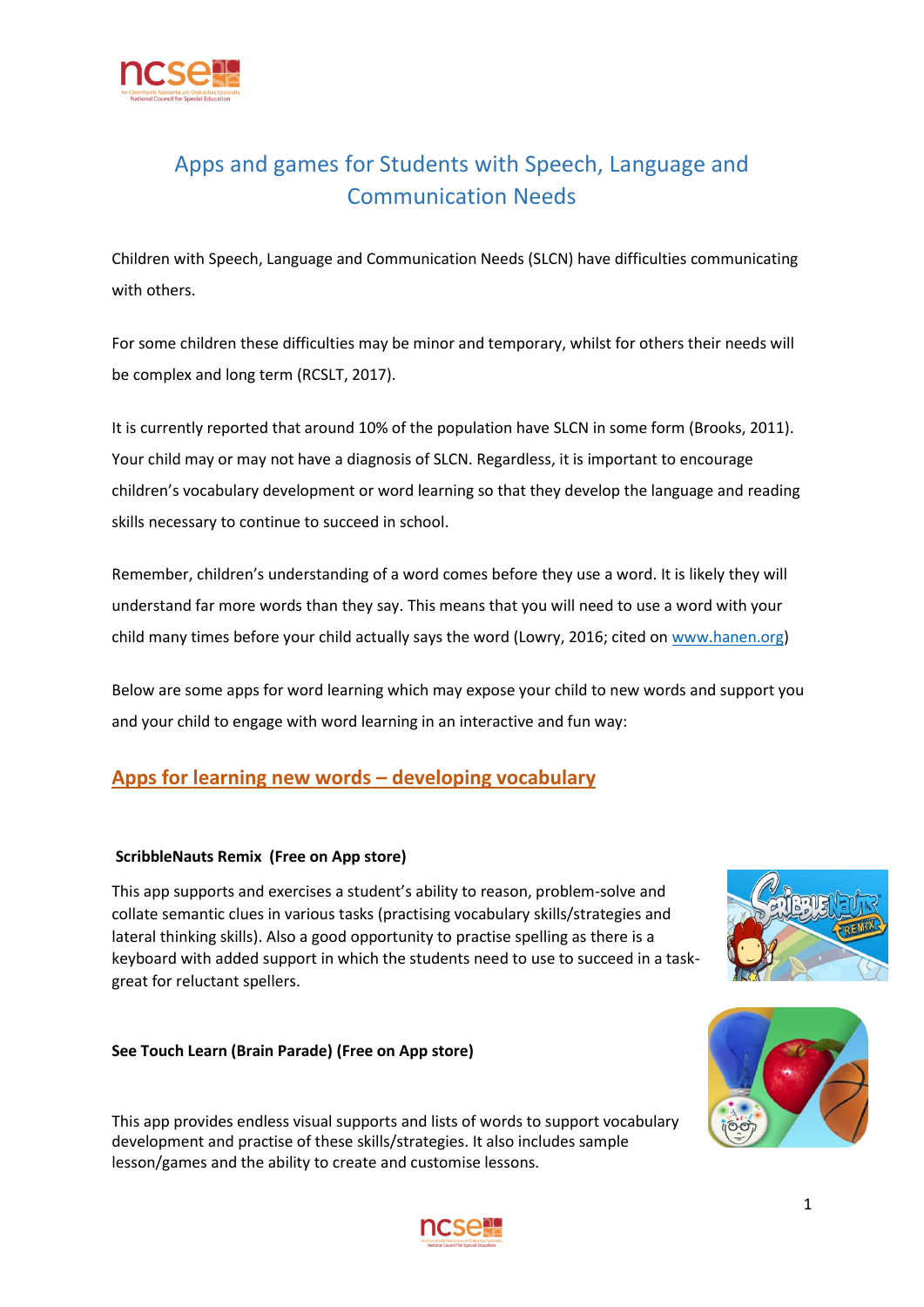

### **Describe it to me (Smarty Ears) - \$14.99**

This supports the student's ability to describe the semantic attributes of a work therefore helping to develop their vocabulary and descriptive language.





### **Game Gal- \$2.99**

Easy word lists for everyday items as well as for charades.

### **Charades!- (Free on App store)**

This app allows students to guess words described by you e.g. animals or a chance to describe words for you/other students to guess.

**Apps for figurative language**

**Catchphrase-(Free on App store)**

This app presents visuals of popular sayings or idioms e.g. 'fit as a fiddle' similar to the gameshow on television. The trick is to 'say what you see' but there are words

to choose from which scaffolds students understanding. Can help to develop awareness of idiomatic language.





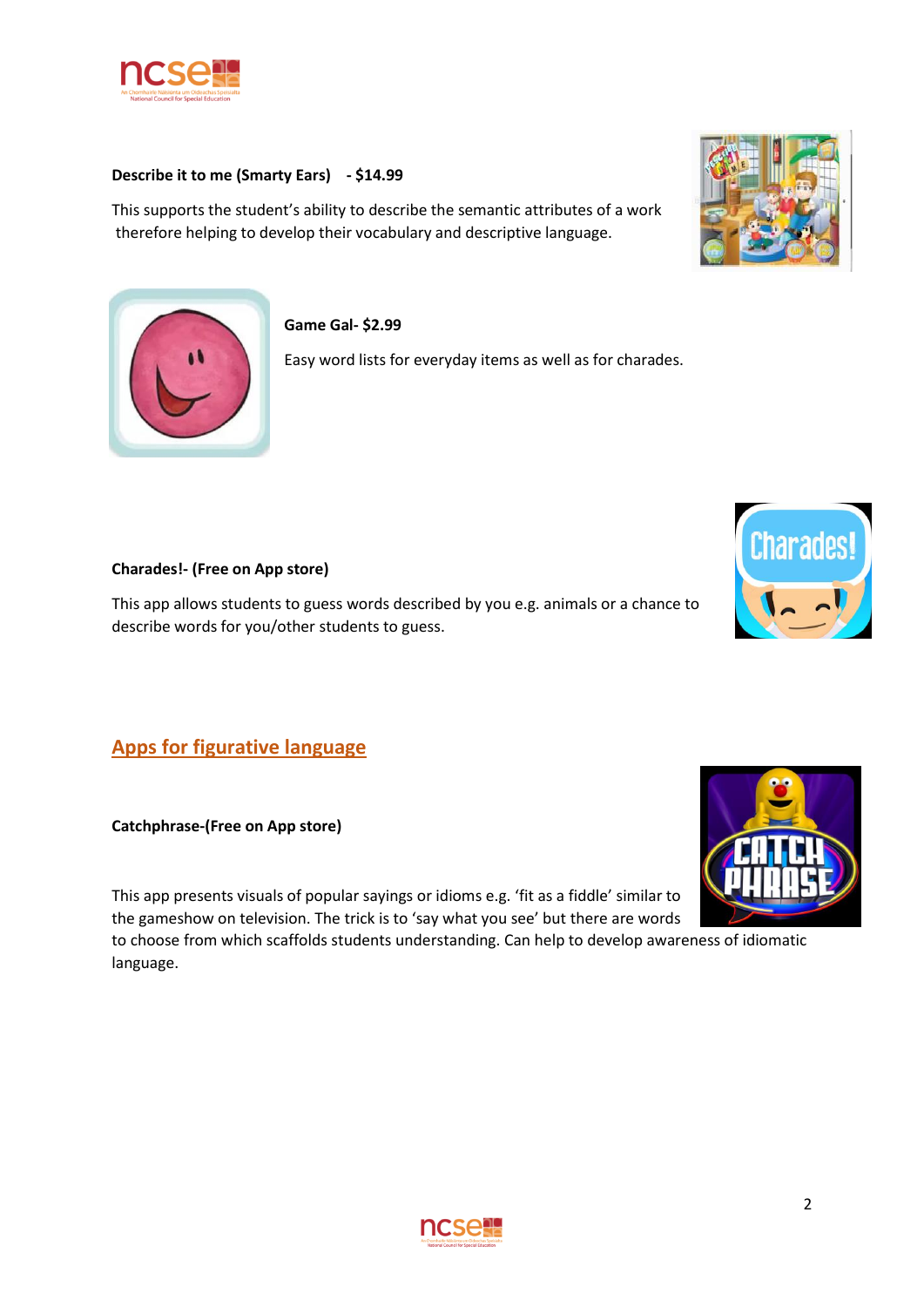

# **Auditory processing / listening skills**

#### **Memo 2- \$0.99**

Memory matching game. Has an educative function which has the visual, the written word and a spoken name to help develop vocabulary and categorisation as well as attention and working memory exercise.





### **HearBuilder Auditory Memory – (1 student/1 parent- \$99 per year)**

This app provides an opportunity to practise strategies that aid the retention & recall of heard information. There are lite versions of this app available for free.

# **Sentence formulation / grammar**



### **Mad Libs (Free on App store)**

This app gives an opportunity to reinforce parts of speech and develop students' engagement and enjoyment in using language.

### *Board Games*

Pull Your Socks Up! Socially speaking Time to talk Headbandz



While these board games are designed with language development in mind almost all board games offer an opportunity for developing language and communication. The simple act of turn taking is an extremely important skill that can promote social skills in all children whether they are verbal or not.